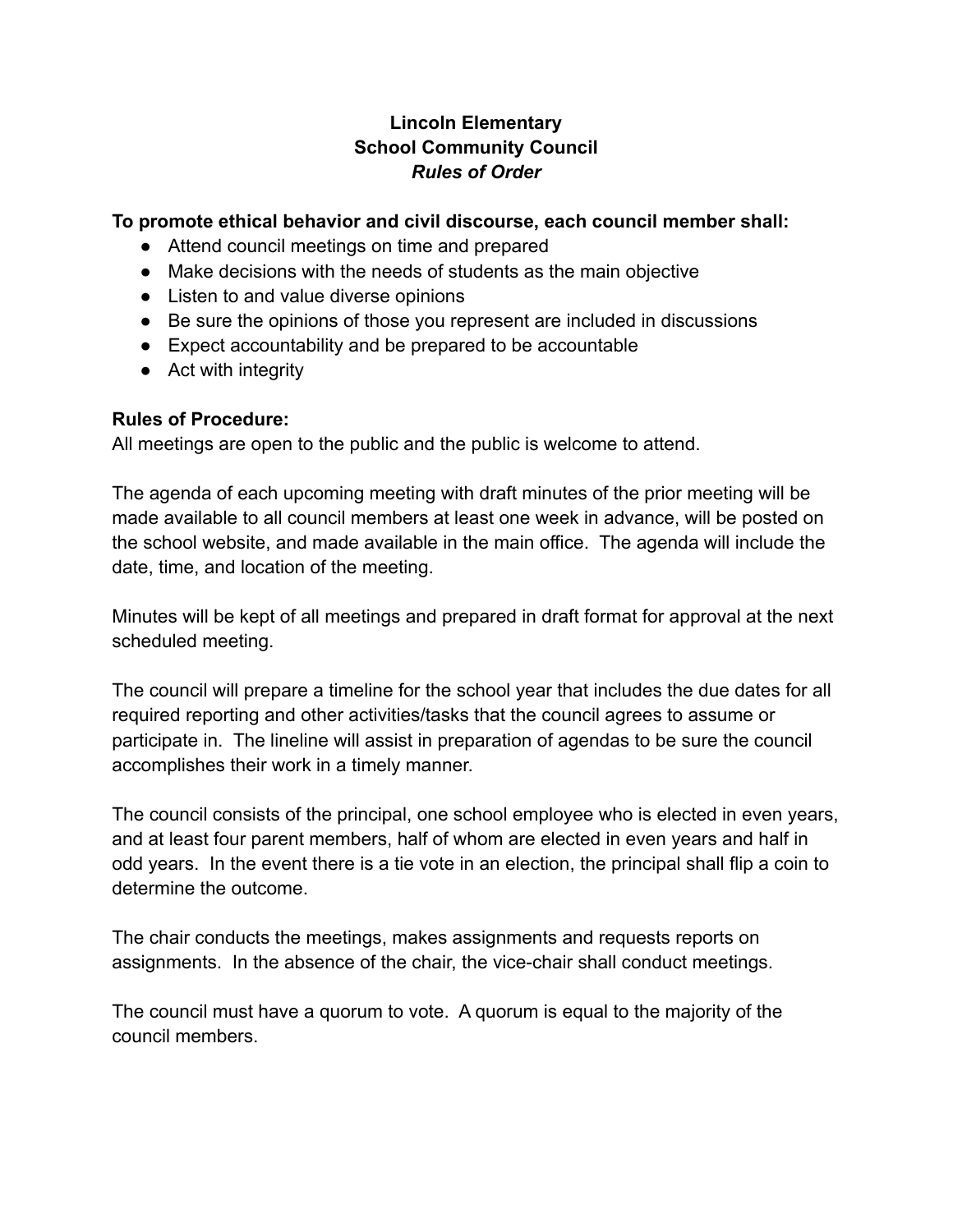The council must determine a procedure for a council member to disclose a conflict of interest if required by the local school board.

Meetings shall be conducted and action taken according to very simplified rules of parliamentary procedure as required in 53G-7-1203(10). Council actions will be taken by motions and voting with votes and motions recorded in the minutes.

| <b>Motion</b>               | Does it<br>require a<br>2nd? | Is it<br>debatable? | Can it be<br>amended? | Is a vote<br>required? |
|-----------------------------|------------------------------|---------------------|-----------------------|------------------------|
| Adjourn                     | yes                          | no                  | no                    | majority               |
| Amend a<br>motion           | yes                          | yes                 | yes                   | majority               |
| Close<br>nomination         | yes                          | no                  | yes                   | 2/3                    |
| Main motion                 | yes                          | yes                 | yes                   | majority               |
| Point of order              | no                           | no                  | no                    | Ruled on by<br>chair   |
| <b>Previous</b><br>Question | yes                          | no                  | no                    | 2/3                    |
| Reconsider                  | yes                          | yes                 | no                    | majority               |
| Withdrawal of<br>motion     | no                           | no                  | no                    | majority               |

**Simple Motions of Parliamentary Procedure**

A **motion** (or an action to be taken by the council) is stated as a motion. Someone else on the council **"seconds"** the motion indicating that at least one other person on the council feels the motion is worthy of discussion. Then the council members may provide **input and discussion** as called upon by the chair. When discussion seems complete **the chair may call for a vote on the motion**. Or when a member of the council **"calls the previous question"** (a motion to end discussion of the first motion), a second is required. Without discussion the chair calls for a vote that must pass by ⅔. If the vote on the previous question fails, the council goes back to discussing the first motion. If the motion to call the previous question passes, the chair directly calls for a